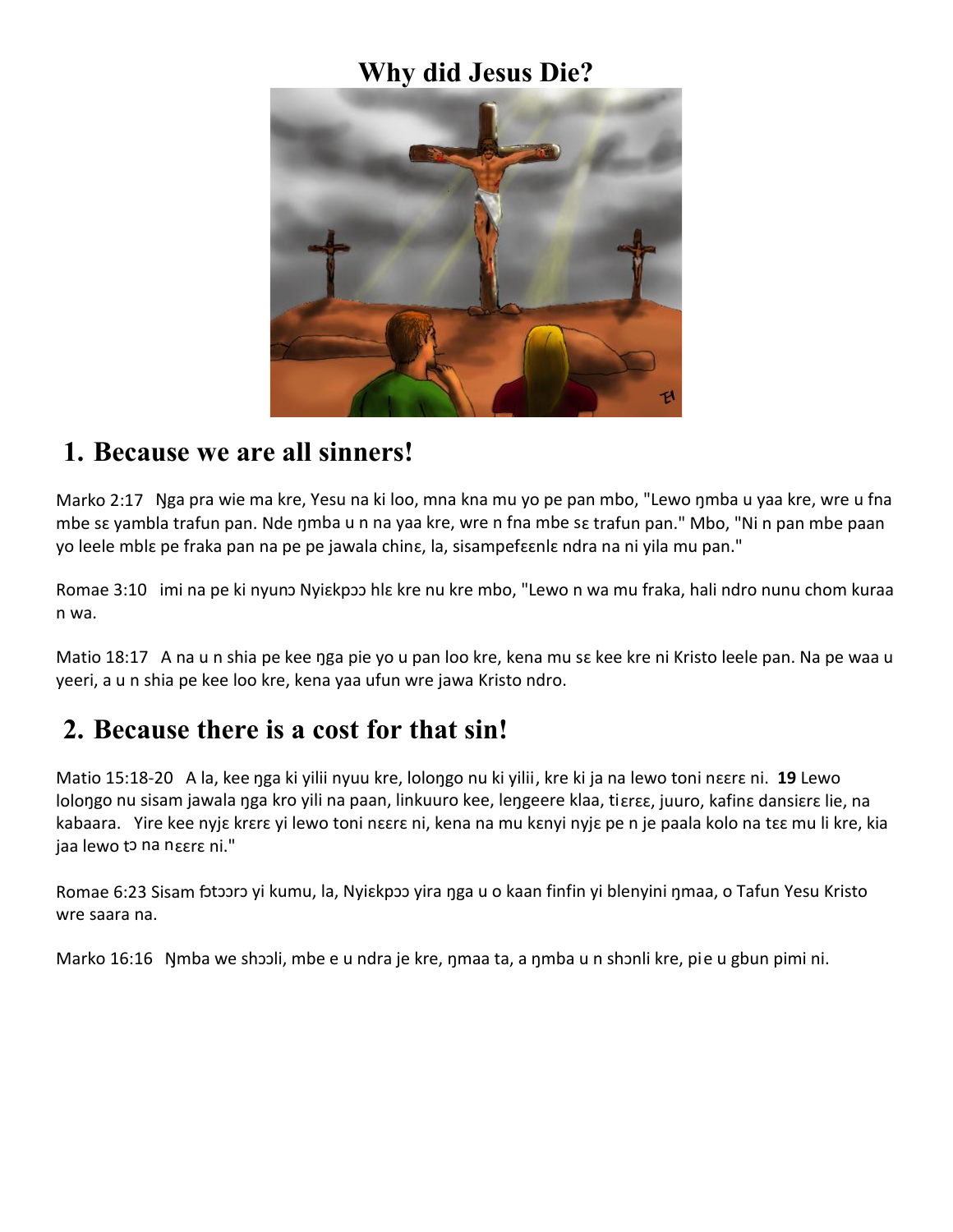

**There is a cost for sin!**

# **3. Because Jesus died and paid for our sins on the cross!**

Matio 1:21 A we bibb se, mbe mu u mεε tεε Yesu. Ki nyina na, wre we u wangra leele sho mbe yili pe sisam nu."

Romae 5:8 La, Nyiεkpɔɔ o nyina imi u o kori mu da. Ngi na, nyjila nga ni o na pe sisampefεεnlε kre, kre nyjila kre nu Kristo na ku mu o ŋga.

Jɔn 3:16 Imi na Nyiɛkpɔɔ wangra leele kori yi kre, ki tia u u Pɔ nunu chom wre tun, na ŋmba we u shɔ mbe li kre, mbe wa ku, la, mbe u blenyini ŋmaa ta.

Matio 18:17 A na u n shia pe kee nga pie yo u pan loo kre, kena mu sɛ kee kre ni Kristo leele pan. Na pe waa u yeeri, a u n shia pe kee loo kre, kena yaa ufun wre jawa Kristo ndro.

### **4. Salvation is a free gift, not by good works. You must take God's word for it, and trust Jesus alone!**

Efisoe Hlɛ 2**:** 8-9 Ŋgi na, Nyiɛkpↄↄ dumiɛ saara na, e yire shↄnlie na mu ŋmaa ta. Ki n pe kee nyjɛ e pe na yi, la, Nyiɛkpↄↄ wre u e kɛ ŋmaa kre. Kena kee ka n wa mbe e ta mbe eyɛ kpↄↄ, ŋgi na? Kee ŋga e pe ma ki tia.

Tito Hlɛ 3:5 wra o shↄ. Ki n pe kee chiriri ka o na pe, la, wre titi wraa chaa mna o fooro chin, mna o sisam je mu laa o na, mna yire Kpra Ŋumu wre wra o ŋga wre na mna o ŋga ŋmaa fↄŋgↄ.

Nyiɛkpɔɔ Bitumb... 4:12 A ŋmaashɔmu ka n wa ndro wa na wa nu, a mɛɛ fɔŋgɔ ka n wa waŋgra ŋga nu a kii wa ndro wa nu mbe o nmaa ta ki nu."

# **5. We must put our faith and trust in Christ alone!**

Marko 9:23 A Yesu na kna mu u wie mbo, "Mu yo, na mbe jaa? Yira kro we jaa nyu mbe ŋmba u shɔnli ŋga."